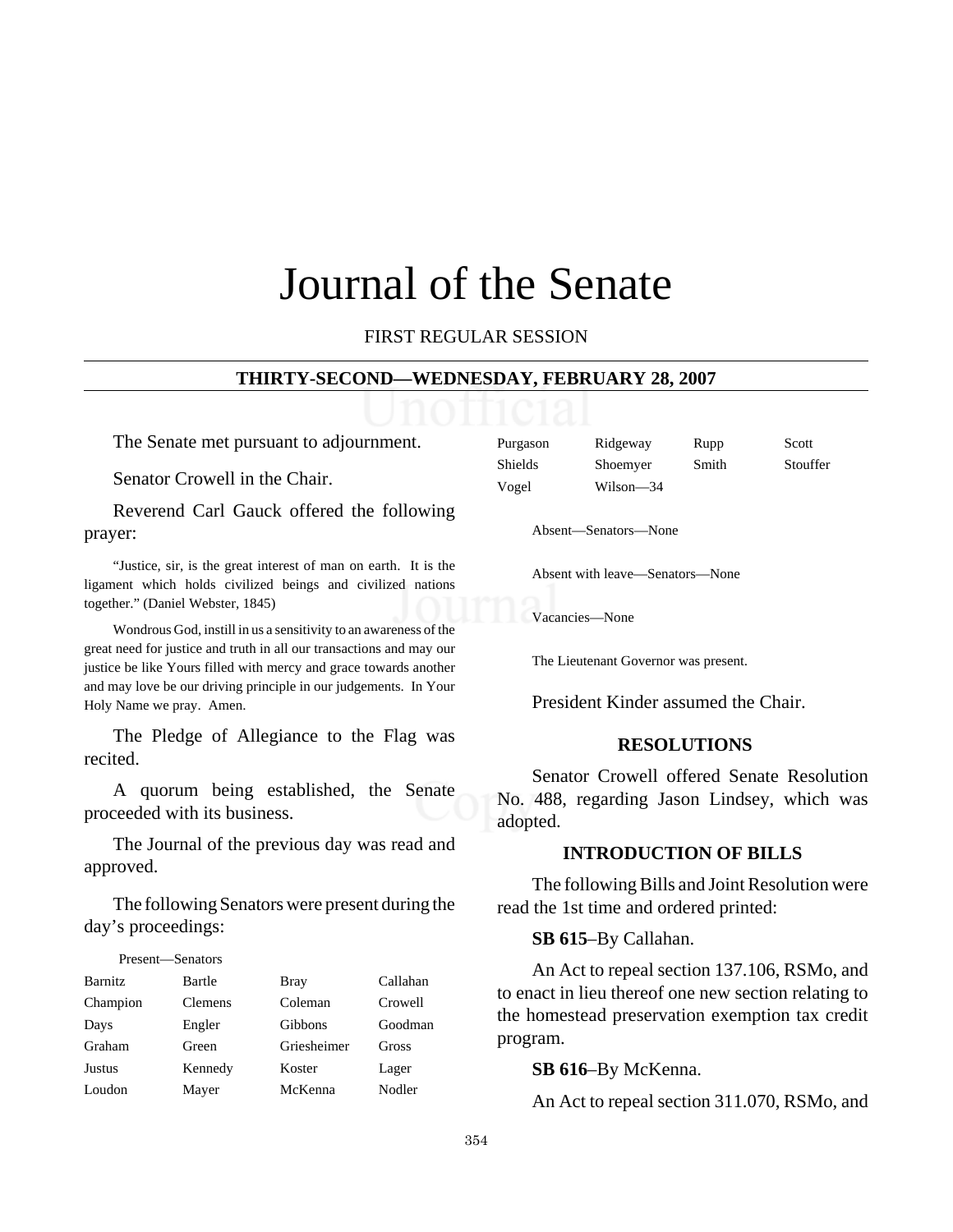to enact in lieu thereof one new section relating to the advertising of liquor at retail businesses, with penalty provisions.

#### **SB 617**–By Rupp.

An Act to amend chapter 162, RSMo, by adding thereto one new section relating to identification and evaluation standards for state services pertaining to the Part B of the Individuals with Disabilities Act.

# **SB 618**–By Rupp.

An Act to amend chapter 135, RSMo, by adding thereto eight new sections relating to educational tax credits, with an emergency clause.

#### **SB 619**–By Rupp.

An Act to repeal section 108.170, RSMo, and to enact in lieu thereof one new section relating to public finance.

#### **SB 620**–By Rupp.

An Act to repeal section 143.161, RSMo, and to enact in lieu thereof one new section relating to Missouri dependency exemptions.

#### **SB 621**–By Engler.

An Act to repeal sections 630.003, 630.635, 633.005, 633.010, 633.029, 633.180, 633.185, and 633.190, RSMo, and to enact in lieu thereof eight new sections relating to the division of mental retardation and developmental disabilities, for the sole purpose of changing the name of the division.

#### **SB 622**–By Engler and Kennedy.

An Act to amend chapter 160, RSMo, by adding thereto six new sections relating to drug testing of construction company employees on school property, with penalty provisions.

# **SB 623**–By Coleman.

An Act to repeal sections 169.466 and 169.471, RSMo, and to enact in lieu thereof two new sections relating to retirement benefits.

#### **SB 624**–By Coleman.

An Act to amend chapter 92, RSMo, by adding thereto one new section relating to a sales tax for public safety purposes.

# **SB 625**–By Coleman and Wilson.

An Act to repeal section 163.011, RSMo, and to enact in lieu thereof one new section relating to the definition of weighted average daily attendance in calculating state aid.

#### **SB 626**–By Ridgeway.

An Act to repeal sections 172.360, 174.130, 178.635, and 178.780, RSMo, and to enact in lieu thereof ten new sections relating to illegal immigration.

#### **SB 627**–By Ridgeway.

An Act to repeal section 302.720, RSMo, and to enact in lieu thereof one new section relating to the prohibition of using language interpreters in the commercial driver's license examination process.

# **SB 628**–By Ridgeway.

An Act to repeal sections 104.335 and 104.601, RSMo, and to enact in lieu thereof three new sections relating to vested members of the Missouri state employees' retirement system.

#### **SB 629**–By Smith.

An Act to repeal section 535.040, RSMo, and to enact in lieu thereof one new section relating to landlord-tenant actions.

#### **SB 630**–By Justus.

An Act to amend chapter 167, RSMo, by adding thereto two new sections relating to educational rights and stability for foster care students.

#### **SB 631**–By Barnitz.

An Act to amend chapter 620, RSMo, by adding thereto one new section relating to the entrepreneurial development council, with penalty provisions.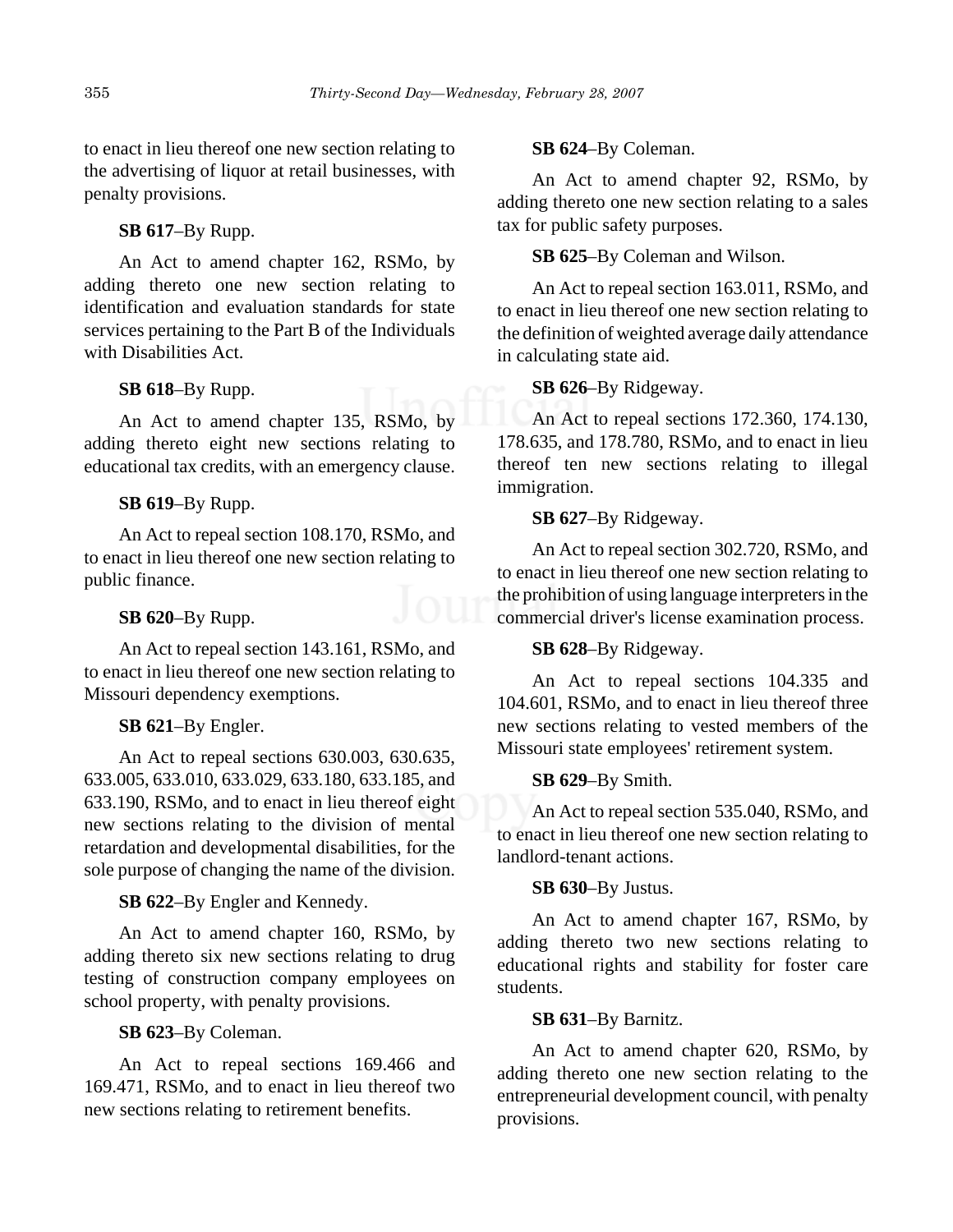#### **SB 632**–By Barnitz.

An Act to repeal section 569.145, RSMo, and to enact in lieu thereof one new section relating to posting of property against trespassers, with penalty provisions.

**SB 633**–By Loudon and Ridgeway.

An Act to repeal section 143.124, RSMo, and to enact in lieu thereof one new section relating to income tax exemptions for military pensions, with an effective date.

#### **SB 634**–By Loudon.

An Act to amend chapter 338, RSMo, by adding thereto one new section relating to prohibiting the interchange of anti-epileptic drugs.

#### **SB 635**–By Loudon.

An Act to repeal sections 381.003, 381.009, 381.011, 381.015, 381.018, 381.021, 381.022, 381.025, 381.028, 381.031, 381.032, 381.035, 381.038, 381.041, 381.042, 381.045, 381.048, 381.051, 381.052, 381.055, 381.058, 381.061, 381.062, 381.065, 381.068, 381.071, 381.072, 381.075, 381.078, 381.081, 381.085, 381.088, 381.091, 381.092, 381.095, 381.098, 381.101, 381.102, 381.105, 381.108, 381.111, 381.112, 381.115, 381.118, 381.121, 381.122, 381.125, 381.131, 381.141, 381.151, 381.161, 381.171, 381.181, 381.191, 381.201, 381.211, 381.221, 381.231, and 381.241, RSMo, and section 381.410 as enacted by conference committee substitute for senate bill no. 664, eighty-eighth general assembly, second regular session, and section 381.412 as enacted by house committee substitute for senate bill no. 148, eighty-ninth general assembly, first regular session, and sections 381.410 and 381.412 as enacted by conference committee substitute for house substitute for house committee substitute for senate committee substitute for senate bill no. 894, ninetieth general assembly, second regular session, and to enact in lieu thereof thirty-five new sections relating to the regulation of title insurance, with penalty provisions.

#### **SB 636**–By Loudon.

An Act to repeal sections 565.005, 565.006, 565.035, and 565.040, RSMo, and to enact in lieu thereof eight new sections relating to aggravated child kidnapping, with penalty provisions.

#### **SB 637**–By Bray and Justus.

An Act to amend chapter 285, RSMo, by adding thereto thirteen new sections relating to family medical leave, with penalty provisions.

#### **SB 638**–By Bray.

An Act to repeal section 79.050, RSMo, and to enact in lieu thereof one new section relating to term of fourth class city mayors.

#### **SB 639**–By Bray.

An Act to repeal sections 375.001, 375.002, 375.003, 375.004, 379.810, 379.815, 379.820, 379.825, 379.830, 379.840, 379.845, 379.850, 379.855, 379.860, 379.865, 379.870, 379.875, and 379.880, RSMo, and to enact in lieu thereof eighteen new sections relating to residential property insurance.

#### **SB 640**–By Bray.

An Act to amend chapter 544, RSMo, by adding thereto one new section relating to no contact orders.

**SB 641**–By Bray, Justus, Days, Smith, Green, Callahan, Kennedy, Coleman and Wilson.

An Act to repeal sections 105.500, 105.510, 105.520, 105.525 and 105.530, RSMo, and to enact in lieu thereof eight new sections relating to public employee labor negotiations, with penalty provisions.

#### **SB 642**–By Bray.

An Act to repeal sections 143.091, 143.121, 143.225, 143.261, 143.431, 143.451, 143.461, 143.471, 144.010, 144.030, and 144.190, RSMo, and to enact in lieu thereof nine new sections relating to taxation, with an effective date.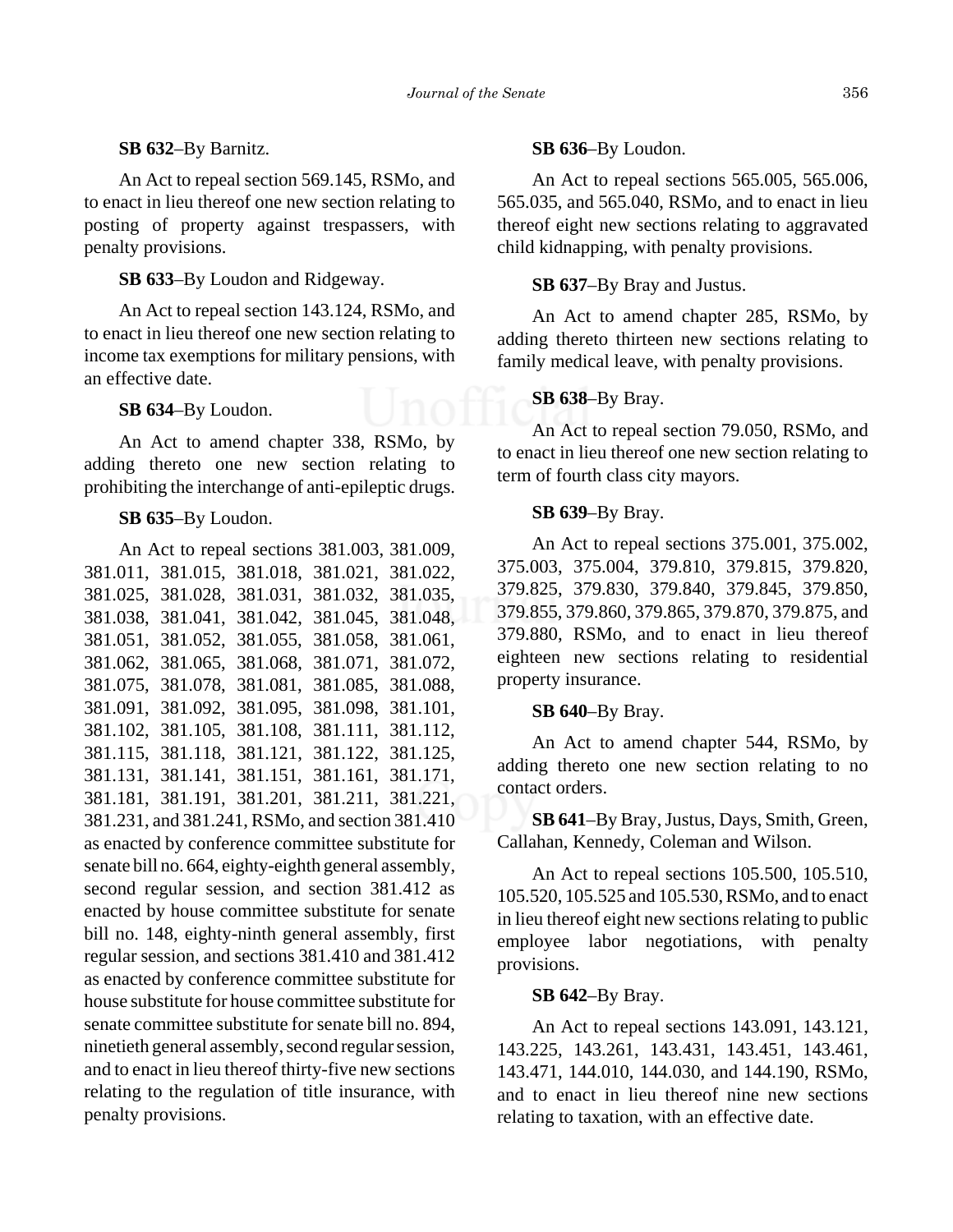#### **SB 643**–By Clemens.

An Act to amend chapter 135, RSMo, by adding thereto one new section relating to managed environment livestock operation tax credits, with an expiration date.

**SJR 24**–By Lager.

Joint Resolution submitting to the qualified voters of Missouri, an amendment repealing section 27 (a) of article IV of the Constitution of Missouri, and adopting three new sections in lieu thereof relating to the commonsense obligation to provide accountability and spending stabilization act.

#### **THIRD READING OF SENATE BILLS**

**SS** for **SCS** for **SBs 255**, **249** and **279**, introduced by Senator Loudon, entitled:

# SENATE SUBSTITUTE FOR SENATE COMMITTEE SUBSTITUTE FOR SENATE BILLS NOS. 255, 249 and 279

An Act to repeal section 290.505, RSMo, and to enact in lieu thereof one new section relating to overtime compensation, with an emergency clause.

Was taken up.

Senator Shields assumed the Chair.

On motion of Senator Loudon, **SS** for **SCS** for **SBs 255**, **249** and **279** was read the 3rd time and passed by the following vote:

YEAS—Senators

| <b>Barnitz</b> | Bartle         | Bray     | Callahan       |
|----------------|----------------|----------|----------------|
| Champion       | <b>Clemens</b> | Crowell  | Days           |
| Engler         | Goodman        | Graham   | Green          |
| Griesheimer    | Gross          | Justus   | Koster         |
| Lager          | Loudon         | Mayer    | Nodler         |
| Purgason       | Rupp           | Scott    | <b>Shields</b> |
| Shoemyer       | Smith          | Stouffer | Vogel          |
| Wilson—29      |                |          |                |

NAYS—Senators—None

Absent—Senators

#### Ridgeway—5

Absent with leave—Senators—None

Vacancies—None

The President declared the bill passed.

The emergency clause was adopted by the following vote:

| YEAS-Senators |                |             |          |
|---------------|----------------|-------------|----------|
| Barnitz       | Bartle         | <b>Bray</b> | Callahan |
| Champion      | <b>Clemens</b> | Crowell     | Days     |
| Engler        | Goodman        | Graham      | Green    |
| Griesheimer   | Gross          | Justus      | Kennedy  |
| Koster        | Lager          | Loudon      | Mayer    |
| McKenna       | Nodler         | Purgason    | Rupp     |
| Scott         | <b>Shields</b> | Shoemyer    | Smith    |
| Stouffer      | Vogel          | Wilson-31   |          |
|               |                |             |          |

NAYS—Senators—None

Absent—Senators

| Coleman | Gibbons | Ridgeway-3 |
|---------|---------|------------|
|         |         |            |

Absent with leave—Senators—None

Vacancies—None

On motion of Senator Loudon, title to the bill was agreed to.

Senator Loudon moved that the vote by which the bill passed be reconsidered.

Senator Nodler moved that motion lay on the table, which motion prevailed.

Senator Scott assumed the Chair.

**SS** for **SCS** for **SBs 49**, **65**, **210** and **251**, introduced by Senator Engler, entitled:

# SENATE SUBSTITUTE FOR SENATE COMMITTEE SUBSTITUTE FOR SENATE BILLS NOS. 49, 65, 210 and 251

An Act to repeal sections 407.1095, 407.1098, 407.1101, 407.1104, and 407.1107, RSMo, and to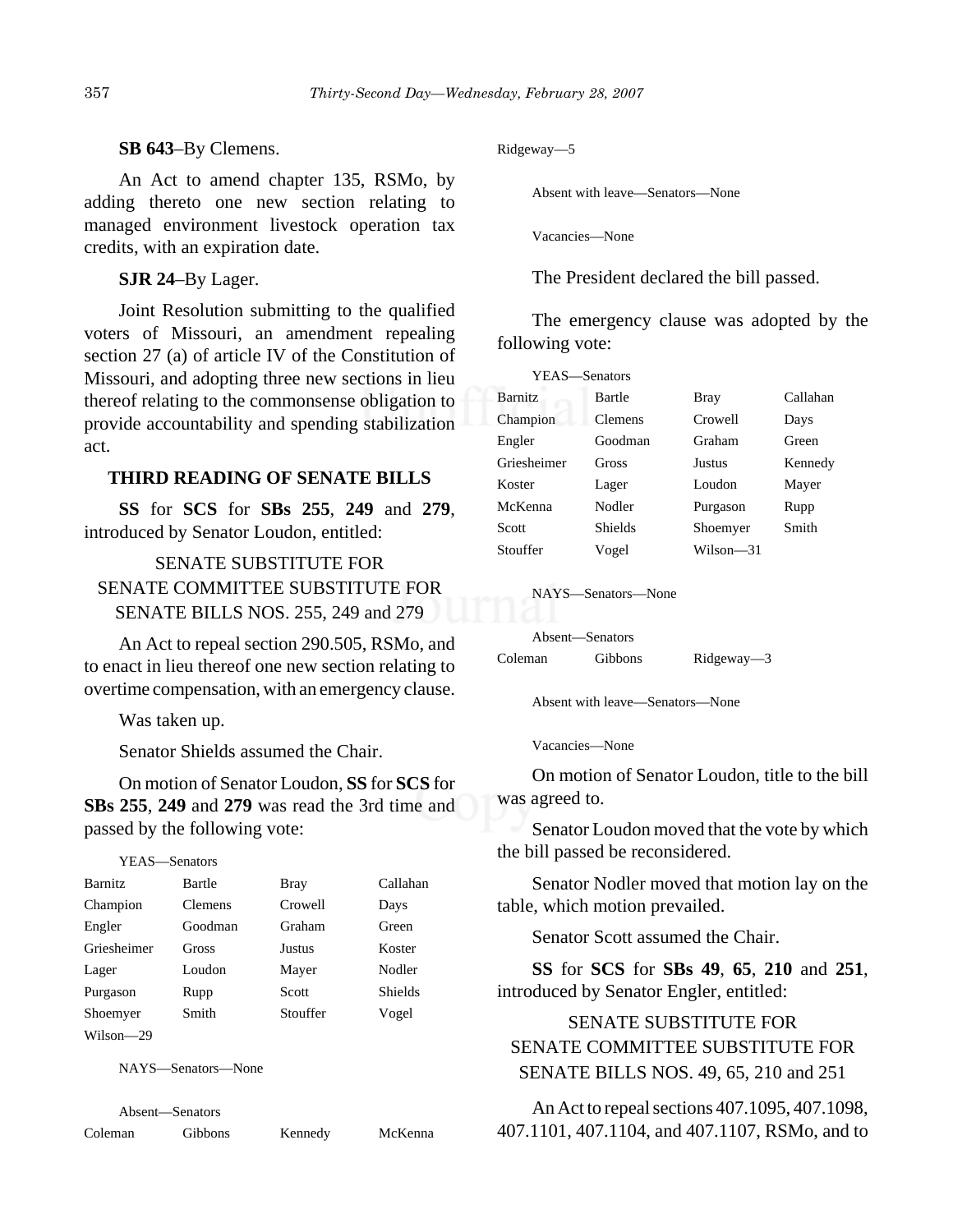enact in lieu thereof eight new sections relating to telephonic solicitations, with penalty provisions.

Was taken up.

 $Y_{\text{H}}$  $\alpha$ 

On motion of Senator Engler, **SS** for **SCS** for **SBs 49**, **65**, **210** and **251** was read the 3rd time and passed by the following vote:

| Y EAS—Senators |                |             |                |
|----------------|----------------|-------------|----------------|
| <b>Barnitz</b> | Bartle         | <b>Bray</b> | Callahan       |
| Champion       | <b>Clemens</b> | Coleman     | Crowell        |
| Days           | Engler         | Gibbons     | Goodman        |
| Graham         | Green          | Griesheimer | <b>Gross</b>   |
| <b>Justus</b>  | Kennedy        | Koster      | Lager          |
| Loudon         | Mayer          | McKenna     | Nodler         |
| Purgason       | Rupp           | Scott       | <b>Shields</b> |
| Shoemyer       | Smith          | Stouffer    | Vogel          |
| Wilson—33      |                |             |                |

NAYS—Senators—None

```
Absent—Senator Ridgeway—1
```
Absent with leave—Senators—None

Vacancies—None

The President declared the bill passed.

On motion of Senator Engler, title to the bill was agreed to.

Senator Engler moved that the vote by which the bill passed be reconsidered.

Senator Shields moved that motion lay on the table, which motion prevailed.

**SCS** for **SB 46**, entitled:

# SENATE COMMITTEE SUBSTITUTE FOR SENATE BILL NO. 46

An Act to amend chapter 660, RSMo, by adding thereto one new section relating to faithbased organizations.

Was taken up by Senator Mayer.

On motion of Senator Mayer, **SCS** for **SB 46** was read the 3rd time and passed by the following vote:

| YEAS—Senators  |             |          |              |
|----------------|-------------|----------|--------------|
| <b>Barnitz</b> | Bartle      | Callahan | Champion     |
| <b>Clemens</b> | Crowell     | Engler   | Gibbons      |
| Goodman        | Griesheimer | Gross    | Kennedy      |
| Koster         | Lager       | Loudon   | Mayer        |
| Nodler         | Purgason    | Rupp     | Scott        |
| <b>Shields</b> | Shoemyer    | Stouffer | $Vogel - 24$ |

|             | NAYS—Senators |         |        |
|-------------|---------------|---------|--------|
| <b>Bray</b> | Coleman       | Days    | Graham |
| Green       | Justus        | McKenna | Smith  |
| Wilson-9    |               |         |        |

Absent—Senator Ridgeway—1

Absent with leave—Senators—None

Vacancies—None

The President declared the bill passed.

On motion of Senator Mayer, title to the bill was agreed to.

Senator Mayer moved that the vote by which the bill passed be reconsidered.

Senator Shields moved that motion lay on the table, which motion prevailed.

**SB 30**, introduced by Senators Nodler and Ridgeway, entitled:

An Act to repeal section 144.030, RSMo, and to enact in lieu thereof one new section relating to sales tax exemption for common motor carriers.

Was taken up by Senator Nodler.

On motion of Senator Nodler, **SB 30** was read the 3rd time and passed by the following vote:

| YEAS-Senators  |         |             |          |
|----------------|---------|-------------|----------|
| <b>Barnitz</b> | Bartle  | <b>Bray</b> | Callahan |
| Champion       | Clemens | Coleman     | Crowell  |
| Days           | Engler  | Gibbons     | Goodman  |
| Graham         | Green   | Griesheimer | Gross    |
| <b>Justus</b>  | Kennedy | Koster      | Lager    |
| Loudon         | Mayer   | McKenna     | Nodler   |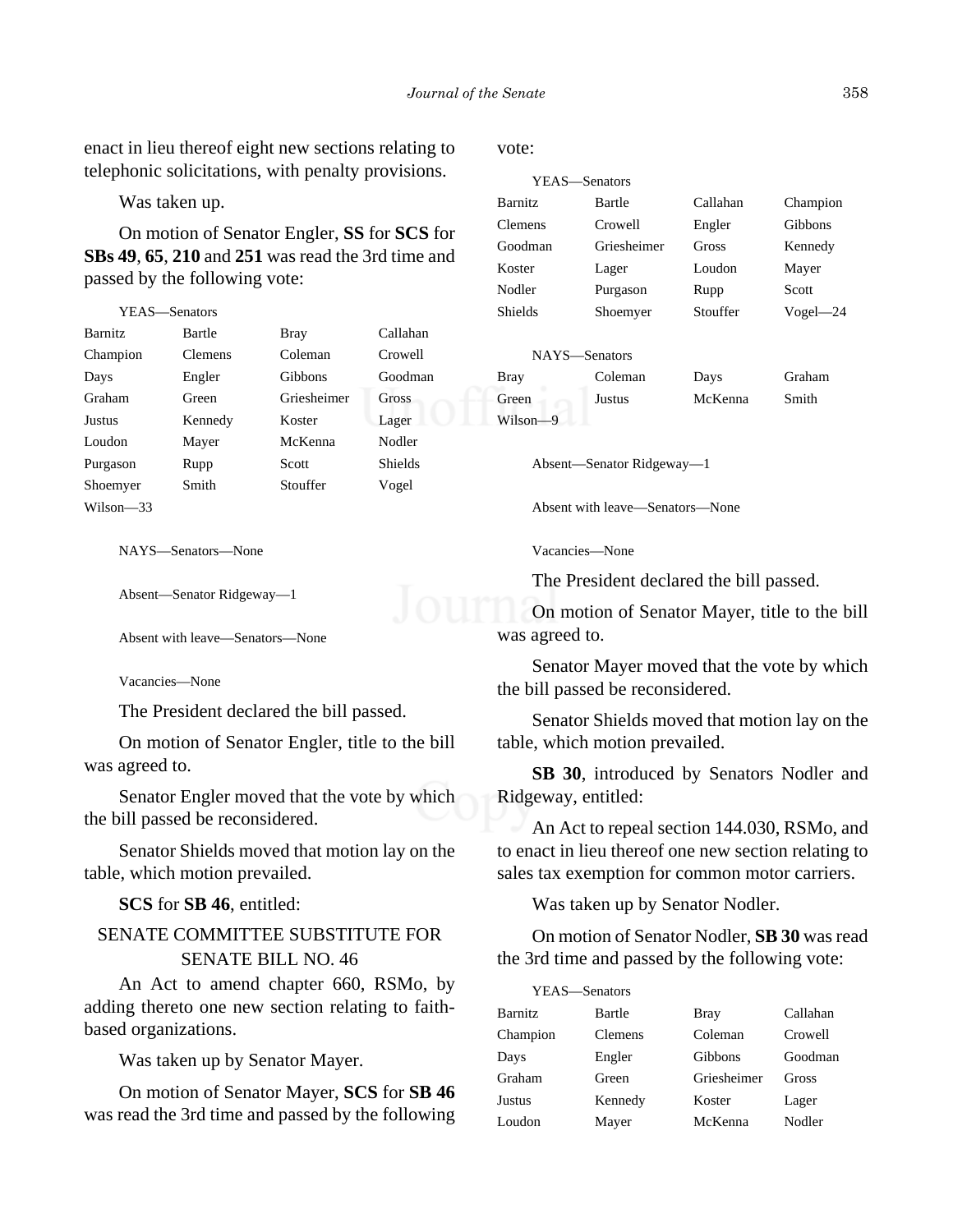| Purgason | Ridgeway  | Rupp  | Scott    |
|----------|-----------|-------|----------|
| Shields  | Shoemyer  | Smith | Stouffer |
| Vogel    | Wilson—34 |       |          |
|          |           |       |          |

NAYS—Senators—None

Absent—Senators—None

Absent with leave—Senators—None

Vacancies—None

The President declared the bill passed.

On motion of Senator Nodler, title to the bill was agreed to.

Senator Nodler moved that the vote by which the bill passed be reconsidered.

Senator Shields moved that motion lay on the table, which motion prevailed.

Senator Gross assumed the Chair.

**SB 79**, introduced by Senator Scott, entitled:

An Act to amend chapter 262, RSMo, by adding thereto one new section relating to the state fair escrow fund.

Was taken up.

On motion of Senator Scott, **SB 79** was read the 3rd time and passed by the following vote:

| YEAS—Senators  |                |             |          |
|----------------|----------------|-------------|----------|
| <b>Barnitz</b> | Bartle         | <b>Bray</b> | Callahan |
| Champion       | <b>Clemens</b> | Coleman     | Crowell  |
| Days           | Engler         | Gibbons     | Goodman  |
| Graham         | Green          | Griesheimer | Gross    |
| Justus         | Kennedy        | Koster      | Lager    |
| Loudon         | Mayer          | McKenna     | Nodler   |
| Purgason       | Ridgeway       | Rupp        | Scott    |
| <b>Shields</b> | Shoemyer       | Smith       | Stouffer |
| Vogel          | Wilson-34      |             |          |

NAYS—Senators—None

Absent—Senators—None

Absent with leave—Senators—None

Vacancies—None

The President declared the bill passed.

On motion of Senator Scott, title to the bill was agreed to.

Senator Scott moved that the vote by which the bill passed be reconsidered.

Senator Shields moved that motion lay on the table, which motion prevailed.

**SB 315**, introduced by Senator Clemens, entitled:

An Act to repeal section 537.353, RSMo, and to enact in lieu thereof one new section relating to liability for damage or destruction of field crop products.

Was taken up.

On motion of Senator Clemens, **SB 315** was read the 3rd time and passed by the following vote:

| YEAS—Senators  |          |           |             |
|----------------|----------|-----------|-------------|
| <b>Barnitz</b> | Bartle   | Callahan  | Champion    |
| <b>Clemens</b> | Coleman  | Crowell   | Days        |
| Engler         | Gibbons  | Goodman   | Griesheimer |
| Gross          | Justus   | Kennedy   | Koster      |
| Lager          | Loudon   | Mayer     | McKenna     |
| Nodler         | Purgason | Ridgeway  | Rupp        |
| Scott          | Shields  | Shoemyer  | Smith       |
| Stouffer       | Vogel    | Wilson-31 |             |
|                |          |           |             |

NAYS—Senators

Bray Graham Green—3

Absent—Senators—None

Absent with leave—Senators—None

Vacancies—None

The President declared the bill passed.

On motion of Senator Clemens, title to the bill was agreed to.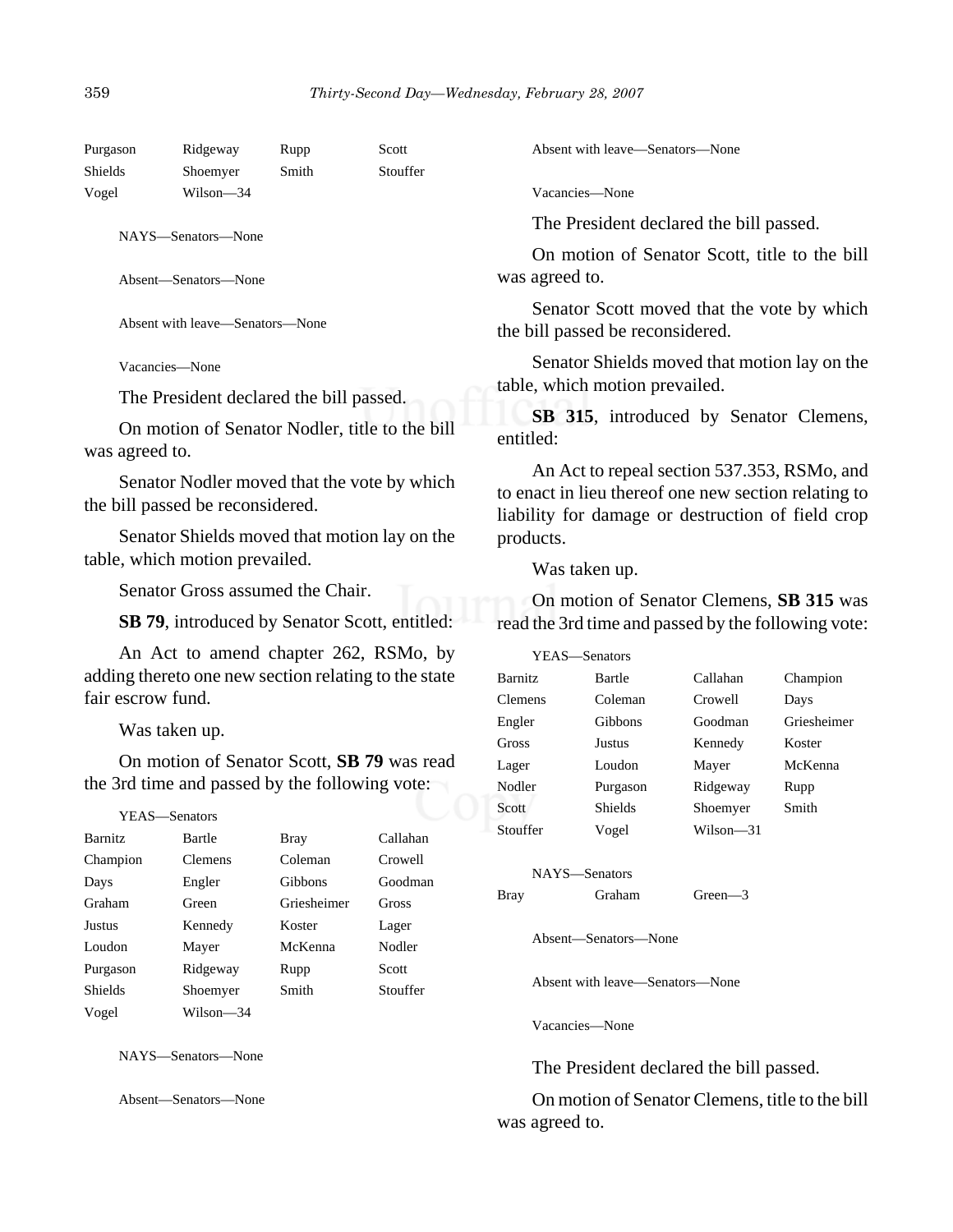Senator Clemens moved that the vote by which the bill passed be reconsidered.

Senator Shields moved that motion lay on the table, which motion prevailed.

**SS No. 2** for **SCS** for **SB 129**, introduced by Senator Stouffer, entitled:

# SENATE SUBSTITUTE NO. 2 FOR SENATE COMMITTEE SUBSTITUTE FOR SENATE BILL NO. 129

An Act to repeal sections 226.527 and 226.531, RSMo, and to enact in lieu thereof two new sections relating to the regulation of billboards, with penalty provisions.

Was taken up.

President Pro Tem Gibbons assumed the Chair.

On motion of Senator Stouffer, **SS No. 2** for **SCS** for **SB 129** was read the 3rd time and passed by the following vote:

```
YEAS—Senators
```

| <b>Barnitz</b> | Bartle   | Callahan | Champion    |
|----------------|----------|----------|-------------|
| <b>Clemens</b> | Coleman  | Crowell  | Engler      |
| <b>Gibbons</b> | Goodman  | Green    | Griesheimer |
| Gross          | Kennedy  | Koster   | Lager       |
| Loudon         | Mayer    | McKenna  | Nodler      |
| Purgason       | Ridgeway | Rupp     | Scott       |
| <b>Shields</b> | Shoemyer | Smith    | Stouffer    |
| $Vogel = 29$   |          |          |             |

NAYS—Senators Bray Days Graham Justus Wilson—5

Absent—Senators—None

Absent with leave—Senators—None

Vacancies—None

The President Pro Tem declared the bill passed.

On motion of Senator Stouffer, title to the bill was agreed to.

Senator Stouffer moved that the vote by which the bill passed be reconsidered.

Senator Shields moved that motion lay on the table, which motion prevailed.

#### **SCS** for **SB 4**, entitled:

# SENATE COMMITTEE SUBSTITUTE FOR SENATE BILL NO. 4

An Act to repeal sections 198.439, 208.437, 208.480, and 338.550, RSMo, and to enact in lieu thereof four new sections relating to the health care provider tax, with an emergency clause and an expiration date for certain sections.

Was taken up by Senator Gross.

On motion of Senator Gross, **SCS** for **SB 4** was read the 3rd time and passed by the following vote:

| YEAS—Senators  |           |             |          |
|----------------|-----------|-------------|----------|
| <b>Barnitz</b> | Bartle    | <b>Bray</b> | Callahan |
| Champion       | Clemens   | Coleman     | Crowell  |
| Days           | Engler    | Gibbons     | Goodman  |
| Graham         | Green     | Griesheimer | Gross    |
| Justus         | Kennedy   | Koster      | Lager    |
| Loudon         | Mayer     | McKenna     | Nodler   |
| Purgason       | Ridgeway  | Rupp        | Scott    |
| Shields        | Shoemyer  | Smith       | Stouffer |
| Vogel          | Wilson—34 |             |          |

NAYS—Senators—None

Absent—Senators—None

Absent with leave—Senators—None

Vacancies—None

The President Pro Tem declared the bill passed.

The emergency was adopted by the following vote:

| YEAS—Senators |         |             |          |
|---------------|---------|-------------|----------|
| Barnitz       | Bartle  | <b>Bray</b> | Callahan |
| Champion      | Clemens | Coleman     | Crowell  |
| Days          | Engler  | Gibbons     | Goodman  |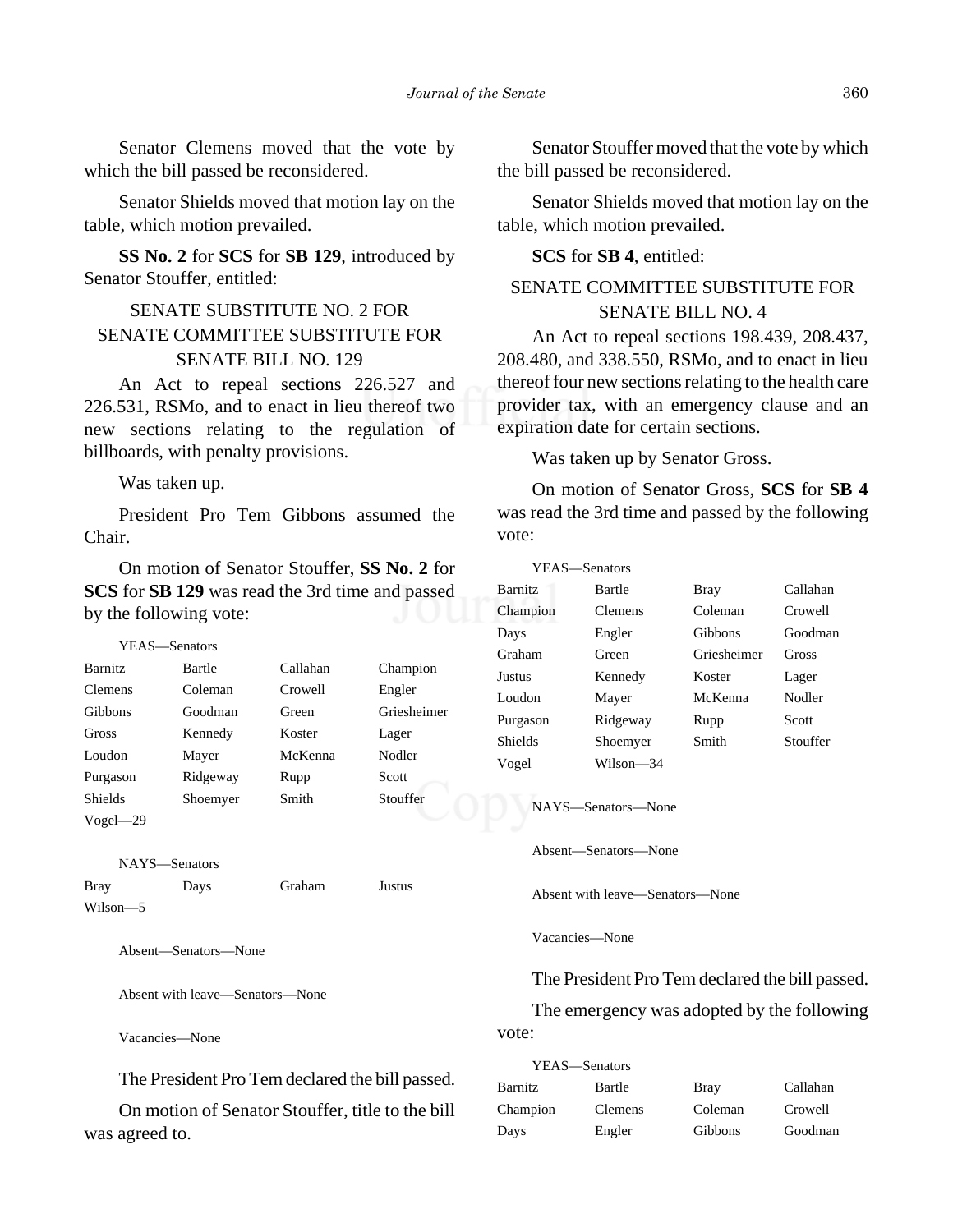| Graham         | Green     | Griesheimer | Gross    |
|----------------|-----------|-------------|----------|
| Justus         | Kennedy   | Koster      | Lager    |
| Loudon         | Mayer     | McKenna     | Nodler   |
| Purgason       | Ridgeway  | Rupp        | Scott    |
| <b>Shields</b> | Shoemyer  | Smith       | Stouffer |
| Vogel          | Wilson—34 |             |          |

NAYS—Senators—None

Absent—Senators—None

Absent with leave—Senators—None

Vacancies—None

On motion of Senator Gross, title to the bill was agreed to.

Senator Gross moved that the vote by which the bill passed be reconsidered.

Senator Shields moved that motion lay on the table, which motion prevailed.

#### **REPORTS OF STANDING COMMITTEES**

Senator Shields, Chairman of the Committee on Rules, Joint Rules, Resolutions and Ethics, submitted the following reports:

Mr. President: Your Committee on Rules, Joint Rules, Resolutions and Ethics, to which were referred **SCS** for **SB 197**; **SCS** for **SB 235**; and **SS** for **SB 195**, begs leave to report that it has examined the same and finds that the bills have been truly perfected and that the printed copies furnished the Senators are correct.

#### **INTRODUCTION OF BILLS**

The following Bill was read the 1st time and ordered printed:

**SB 644**–By Griesheimer.

An Act to repeal sections 311.420 and 311.462, RSMo, and to enact in lieu thereof three new sections relating to the direct wine sales, with penalty provisions.

Senator Scott assumed the Chair.

#### **SECOND READING OF SENATE BILLS**

The following Bills were read the 2nd time and referred to the Committees indicated:

**SB 578**—Health and Mental Health.

**SB 579**—Seniors, Families and Public Health.

**SB 580**—Transportation.

**SB 581**—Health and Mental Health.

**SB 582**—Ways and Means.

**SB 583**—Ways and Means.

**SB 584**—Financial and Governmental Organizations and Elections.

**SB 585**—Ways and Means.

**SB 586**—Financial and Governmental Organizations and Elections.

**SB 587**—Financial and Governmental Organizations and Elections.

**SB 588**—Judiciary and Civil and Criminal Jurisprudence.

**SB 589**—Economic Development, Tourism and Local Government.

**SB 590**—Ways and Means.

**SB 591**—Financial and Governmental Organizations and Elections.

**SB 592**—Financial and Governmental Organizations and Elections.

**SB 593**—Financial and Governmental Organizations and Elections.

**SB 594**—Financial and Governmental Organizations and Elections.

**SB 595**—Financial and Governmental Organizations and Elections.

**SB 596**—Financial and Governmental Organizations and Elections.

On motion of Senator Shields, the Senate recessed until 3:00 p.m.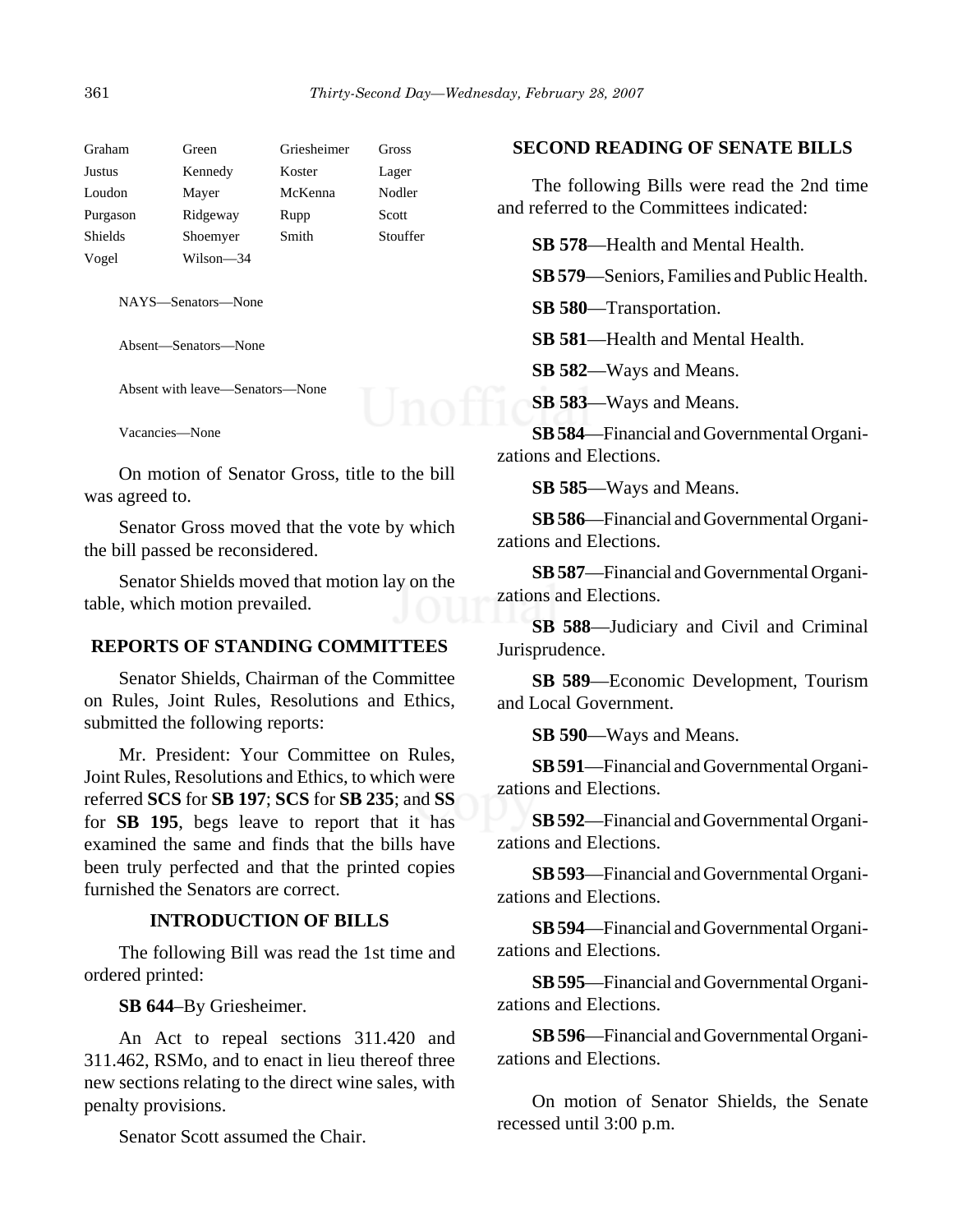#### **RECESS**

The time of recess having expired, the Senate was called to order by Senator Griesheimer.

# **RESOLUTIONS**

Senator Graham offered Senate Resolution No. 489, regarding the One Hundred Third Birthday of Charles Jefferson, Columbia, which was adopted.

Senator Lager offered Senate Resolution No. 490, regarding Ron Rauch, Grant City, which was adopted.

Senator Lager offered Senate Resolution No. 491, regarding the One Hundred Fourth Birthday of Cora Paul, Brookfield, which was adopted.

Senator Rupp offered Senate Resolution No. 492, regarding Michael Christopher Aleksick, St. Charles, which was adopted.

Senator Graham offered Senate Resolution No. 493, regarding K.C. Pescaglia, which was adopted.

Senator Loudon offered Senate Resolution No. 494, regarding the Fifth Grade Class at Linda Vista Catholic School, Chesterfield, which was adopted.

#### **REPORTS OF STANDING COMMITTEES**

Senator Shields, Chairman of the Committee on Rules, Joint Rules, Resolutions and Ethics, submitted the following report:

Mr. President: Your Committee on Rules, Joint Rules, Resolutions and Ethics, after examination of **SB 128**, respectfully requests that it be removed from the Senate Consent Calendar in accordance with the provisions of Senate Rule 45.

# **INTRODUCTION OF BILLS**

The following Bills were read the 1st time and ordered printed:

**SB 645**–By Wilson, Green, Coleman and

Days.

An Act to repeal section 171.031, RSMo, and to enact in lieu thereof one new section relating to the minimum term for the 2006-2007 school year, with an emergency clause.

**SB 646**–By Wilson, Green, Days and Coleman.

An Act to repeal section 160.775, RSMo, and to enact in lieu thereof one new section relating to anti-bullying policies.

#### **SB 647**–By Shoemyer.

An Act to repeal sections 30.750, 30.753, 30.756, 30.758, 30.760, and 30.765, RSMo, and to enact in lieu thereof six new sections relating to low interest loans for locally owned businesses, with penalty provisions.

#### **SB 648**–By Vogel.

An Act to repeal section 217.045, RSMo, and to enact in lieu thereof one new section relating to funds for the department of corrections.

#### **SB 649**–By Smith.

An Act to repeal sections 8.800, 8.810, 8.812, 8.815, and 324.418, RSMo, and to enact in lieu thereof ten new sections relating to environmentally sustainable building design and construction.

#### **RESOLUTIONS**

Senator Smith, joined by the entire membership offered the following resolution, which was adopted:

#### SENATE RESOLUTION NO. 495

Whereas, the members of the Missouri Senate were truly saddened by the death of the Honorable John F. Bass on Sunday, February 25, 2007; and

Whereas, a State Senator from 1981 to 1991, John Bass also served as the Saint Louis public school administrator, the city of Saint Louis comptroller, and a staff member for such committees of the United States House of Representatives as the Oversight Committee, U.S. House Committee on Administration, which is responsible for House operations, investigations, staffing, and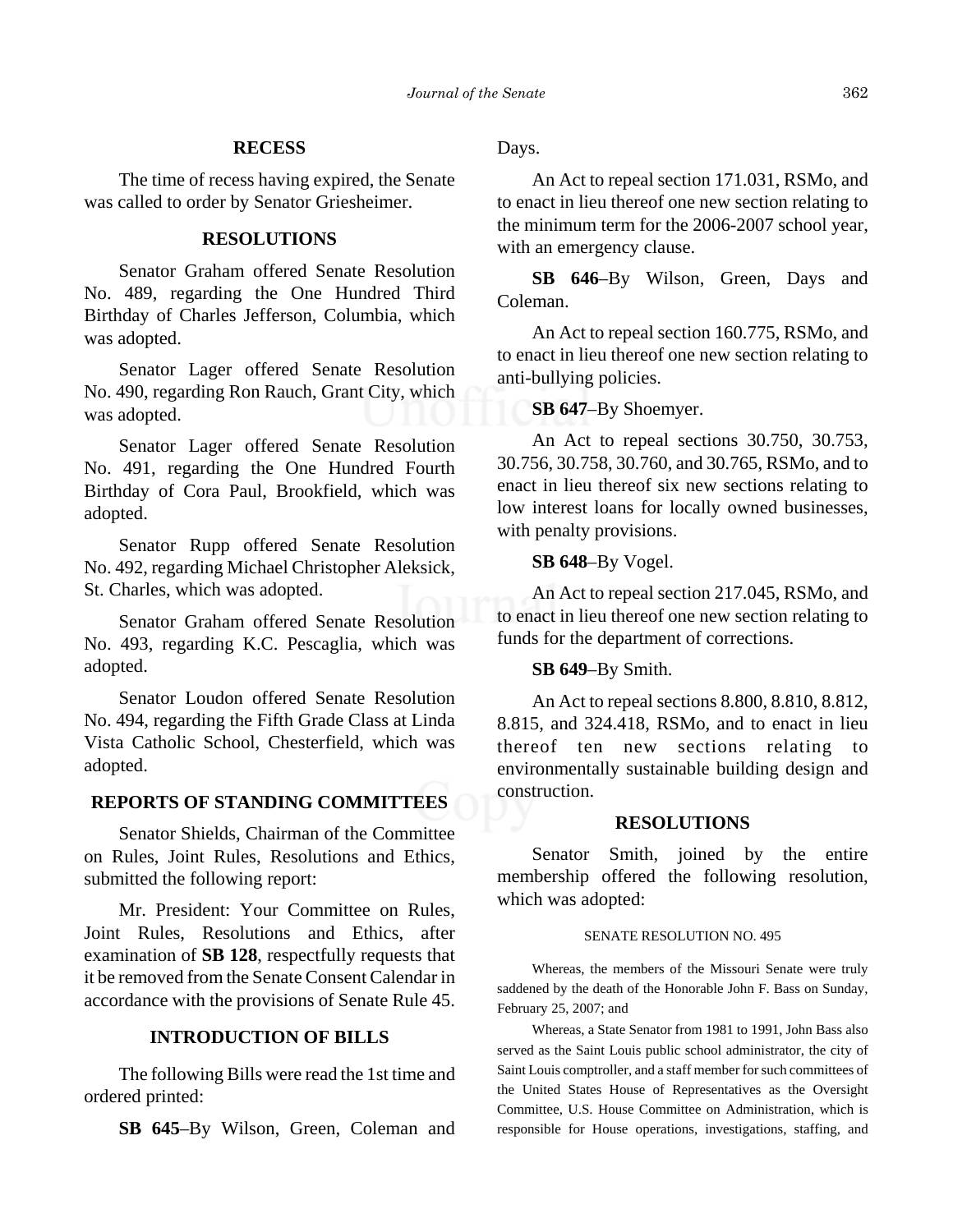#### public policy; and

Whereas, John Bass worked as a staff director and senior executive for the House Subcommittee on Libraries and Memorials, which oversees the Smithsonian Institution, the Kennedy Performing Arts Center, and the Division of Congressional Research; and

Whereas, John Bass also was a consultant to the United States Department of Education and the Department of Labor; and

Whereas, John Bass previously served as an educator, counselor, and administrator for Saint Louis public schools; a faculty member and staffer at the University of Missouri-Saint Louis and the University of Missouri-Kansas City; a guest professor at Harris-Stowe State College; and a member of the Advisory Board of Project Appleseed Saint Louis, whose goal is to increase parental involvement in the Saint Louis public school system; and

Whereas, a member of the Board of the Missouri Coordinating Board for Higher Education, John Bass belonged to numerous professional and civic organizations; and

Whereas, John Bass was a veteran of the United States Navy who prepared for his diverse endeavors in life by earning a Bachelor of Arts degree in business and school administration from Lincoln University and a Master of Arts degree in counseling and school administration from Washington University; and

Whereas, a true leader in the African-American community in Saint Louis for decades, John Bass is survived by a beloved daughter and grandchild:

Now, Therefore, Be It Resolved that we, the members of the Missouri Senate, Ninety-fourth General Assembly, join to memorialize the life and work of former State Senator John Bass and to convey this legislative body's most heartfelt condolences to his family members, colleagues, friends, and neighbors who now miss his considerable warmth, strength, and light in their daily lives; and

Be It Further Resolved that the Secretary of the Senate be instructed to prepare a properly inscribed copy of this resolution in memory of the Honorable John F. Bass of Saint Louis, Missouri.

#### **REPORTS OF STANDING COMMITTEES**

Senator Shields, Chairman of the Committee on Rules, Joint Rules, Resolutions and Ethics, submitted the following reports:

Mr. President: Your Committee on Rules, Joint Rules, Resolutions and Ethics, after examination of **SB 357**, with **SCS**, respectfully requests that it be removed from the Senate Consent Calendar in accordance with the provisions of Senate Rule 45.

Also,

Mr. President: Your Committee on Rules, Joint Rules, Resolutions and Ethics, after examination of **SB 45** and **SB 39**, with **SCS**, respectfully requests that they be removed from the Senate Consent Calendar in accordance with the provisions of Senate Rule 45.

#### **SENATE BILLS FOR PERFECTION**

Senator Mayer moved that **SB 244** be called from the Informal Calendar and taken up for perfection, which motion prevailed.

Senator Coleman offered **SA 1**:

# SENATE AMENDMENT NO. 1

Amend Senate Bill No. 244, Page 11, Section 169.070, Line 375, by inserting immediately after said line the following:

"169.466. 1. Any retired member with fifteen or more years of creditable service at retirement receiving **[**a pension**] retirement benefits** on August 28, 1997, shall receive on January first of each year, commencing on January 1, 1998, an increase in the amount of **[**pension**] benefits** received by the retired member pursuant to sections 169.410 to 169.540 during the preceding year of one hundred percent of the increase in the consumer price index calculated in the manner provided in this section; except that, no such increase in **[**pension**] retirement** benefits shall be paid for any year if such increase in the consumer price index is less than one percent. Such annual **[**pension**] retirement benefit** increase, however, shall not exceed three percent **[**and the total increases in the amount of pension benefits received by any retired member shall not, in the aggregate, exceed ten percent of the pension benefits such retired member received during the year preceding January first of the first year the retired member is entitled to receive an increase pursuant to this section**]**. A retired member qualified to receive an annual **[**pension**] retirement benefit** increase pursuant to this section shall not be eligible to receive an additional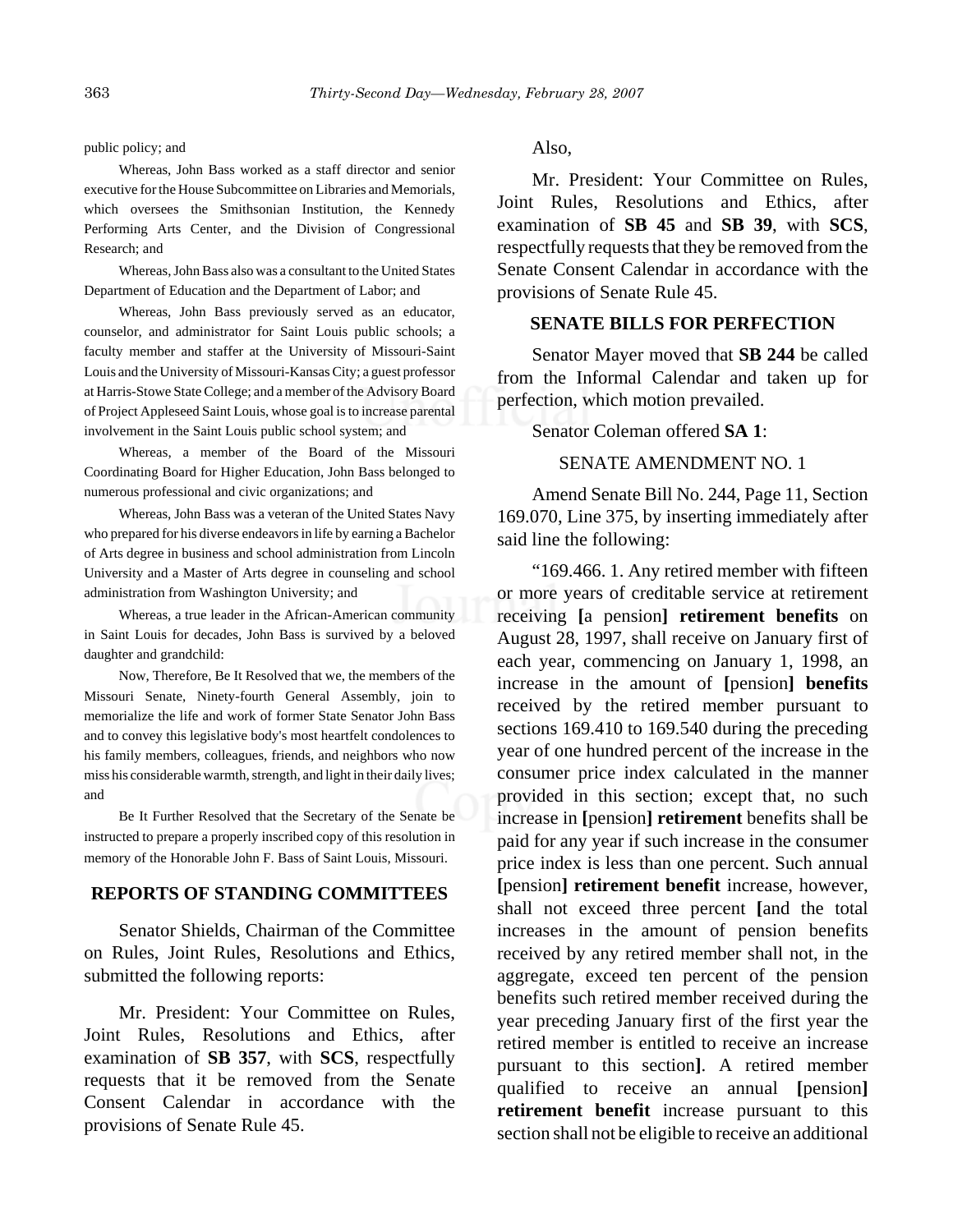benefit until the January first after the first anniversary of the date on which he or she commenced receiving **[**a pension**] retirement benefits** pursuant to sections 169.410 to 169.540. Benefits shall not be decreased in the case of a decrease in the consumer price index for any year.

2. For the purpose of this section, any increase in the consumer price index shall be determined by the board of trustees in November of each year based on the consumer price index for the twelve-month period ended on September thirtieth of such year over the consumer price index for the twelve-month period ended on September thirtieth of the year immediately prior thereto. Any increase so determined shall be applied by the board of trustees in calculating increases in **[**pension**] retirement** benefits that become payable pursuant to this section for the twelve-month period beginning on the January first immediately following such determination.

3. An annual increase in **[**pension**] retirement** benefits, if any, shall be payable monthly with monthly installments of other **[**pension**] retirement** benefits pursuant to sections 169.410 to 169.540.

169.471. **1.** The board of education is authorized from time to time, in its discretion, to increase the **[**pension**] retirement** benefits now or hereafter provided pursuant to sections 169.410 to 169.540 and to adopt and implement additional **[**pension**] retirement** benefits and plans, including without limitation, early retirement plans, deferred retirement option plans and cost-of-living adjustments, but excluding compensation to retired members pursuant to section 169.475, and for such purpose the contribution rate of members of the retirement system may be increased to provide part of the cost thereof, subject to the following conditions:

(1) Any such increase in **[**pension**] retirement** benefits and additional **[**pension**] retirement** benefits and plans shall be approved by the board of trustees;

(2) The board of trustees shall have presented to the board of education the projected increases in rates of contribution which will be required to be made by members and the board of education to the retirement system to pay the cost of such increases in **[**pension**] retirement** benefits and additional **[**pension**] retirement** benefits and plans; and

(3) Any increase in the contribution rate of members of the retirement system shall be approved by the board of trustees and shall be deducted from the compensation of each member by the employing board and transferred and credited to the individual account of each member from whose compensation the deduction was made, and shall be administered in accordance with sections 169.410 to 169.540; provided that, any such increase in the members' contribution rate shall not exceed one-half of one percent of compensation in any year for such increases to **[**pension**] retirement** benefits and additional **[**pension**] retirement** benefits and plans adopted during such year by the board of education pursuant to this section, and all such increases in the members' contribution rate shall, in the aggregate, not exceed two percent of compensation.

**2. The board of trustees is authorized from time to time, in its discretion, to increase the retirement benefits, now or hereinafter provided under sections 169.410 to 169.540, and to adopt and implement additional retirement benefits for persons who have retired, including cost-of-living adjustments, provided that the board of trustees finds the additional benefit will not require an increase in the contribution rate required by the members, will not increase the contribution required from the board of education, and is actuarially sound. In the event the board of trustees authorizes an increase under this section, it shall certify in writing to the board of education the findings, including but not limited to all actuarial assumptions, upon which the board of trustees determined**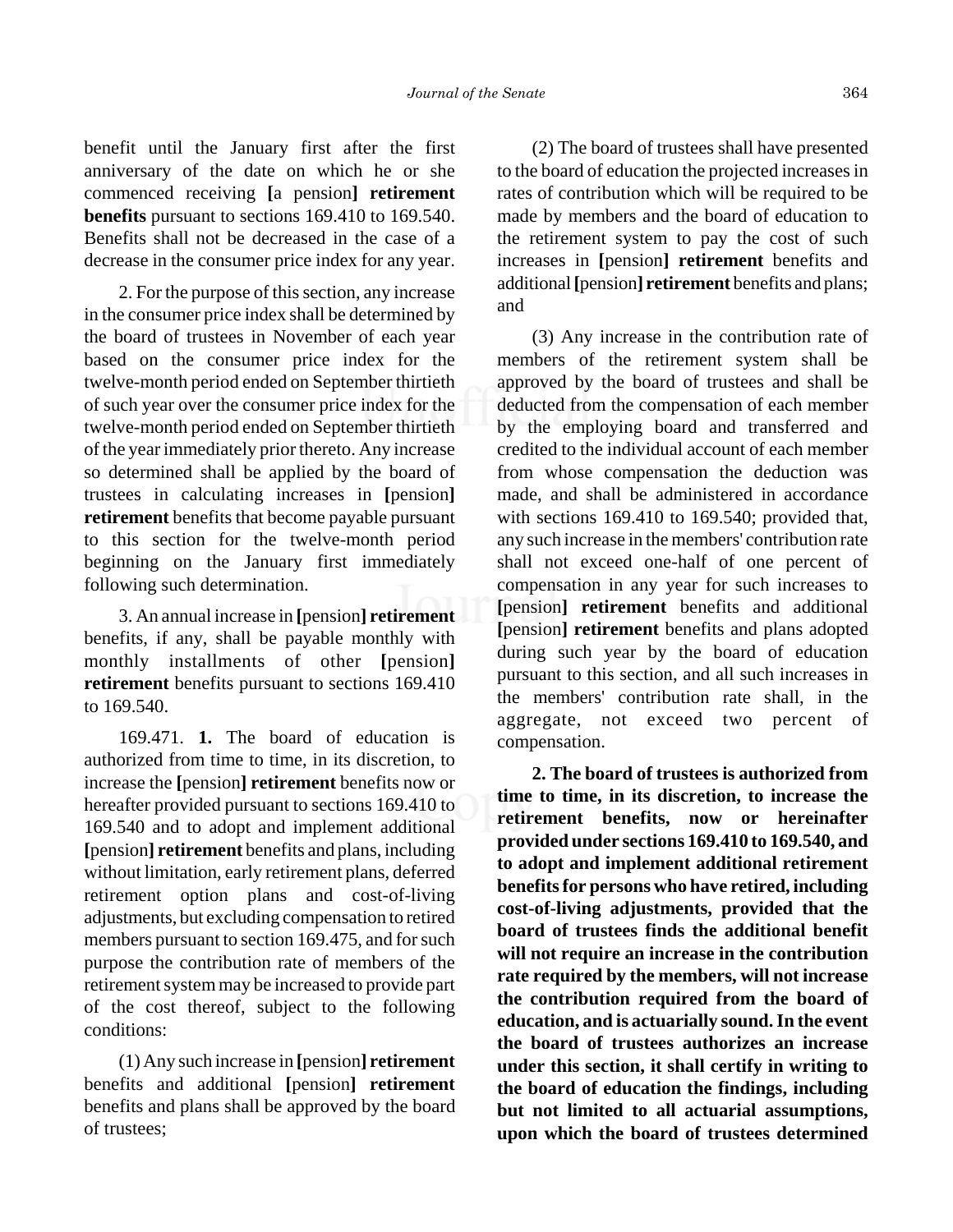# **that the increase in benefits would result in no increase in contributions by members or the board of education.**"; and

Further amend the title and enacting clause accordingly.

Senator Coleman moved that the above amendment be adopted, which motion prevailed.

On motion of Senator Mayer, **SB 244**, as amended, was declared perfected and ordered printed.

# **CONCURRENT RESOLUTIONS**

Senator Shields moved that **SCR 5**, with **SCS**, be taken up for adoption, which motion prevailed.

**SCS** for **SCR 5** was taken up.

Senator Shields moved that **SCS** for **SCR 5** be adopted, which motion prevailed.

On motion of Senator Shields, **SCR 5**, as amended by the **SCS**, was adopted by the following vote:

YEAS—Senators

| Bartle   | <b>Bray</b>    | Callahan  | Champion       |
|----------|----------------|-----------|----------------|
| Coleman  | Days           | Engler    | <b>Gibbons</b> |
| Goodman  | Graham         | Green     | Griesheimer    |
| Gross    | Justus         | Kennedy   | Koster         |
| Lager    | Loudon         | Mayer     | McKenna        |
| Nodler   | Purgason       | Ridgeway  | Rupp           |
| Scott    | <b>Shields</b> | Shoemyer  | Smith          |
| Stouffer | Vogel          | Wilson—31 |                |

NAYS—Senators—None

Absent—Senators

Barnitz Clemens—2

Absent with leave—Senator Crowell—1

Vacancies—None

#### **SENATE BILLS FOR PERFECTION**

**SB 155**, with **SCS**, was placed on the Informal Calendar.

At the request of Senator Rupp, **SB 169**, with **SCS**, was placed on the Informal Calendar.

At the request of Senator Shields, **SB 430**, with **SCS**, was placed on the Informal Calendar.

**SB 282**, with **SCS**, was placed on the Informal Calendar.

**SB 21**, with **SCS**, was placed on the Informal Calendar.

**SB 16**, with **SCS**, was placed on the Informal Calendar.

At the request of Senator Mayer, **SB 292** was placed on the Informal Calendar.

**SB 300** was placed on the Informal Calendar.

Senator Goodman moved that **SB 62** and **SB 41**, with **SCS**, be taken up for perfection, which motion prevailed.

**SCS** for **SBs 62** and **41**, entitled:

# SENATE COMMITTEE SUBSTITUTE FOR SENATE BILLS NOS. 62 and 41

An Act to repeal sections 563.011, 563.031, 563.036, and 563.041, RSMo, and to enact in lieu thereof four new sections relating to the use of force.

Was taken up.

Senator Goodman moved that **SCS** for **SBs 62** and **41** be adopted.

Senator Shields assumed the Chair.

Senator Justus offered **SA 1**, which was read:

SENATE AMENDMENT NO. 1

Amend Senate Committee Substitute for Senate Bills Nos. 62 and 41, Page 3, Section 563.074, Line 4, by striking "criminal prosecution or" from said line.

Senator Justus moved that the above amendment be adopted, which motion failed.

Senator Goodman moved that **SCS** for **SBs 62** and **41** be adopted, which motion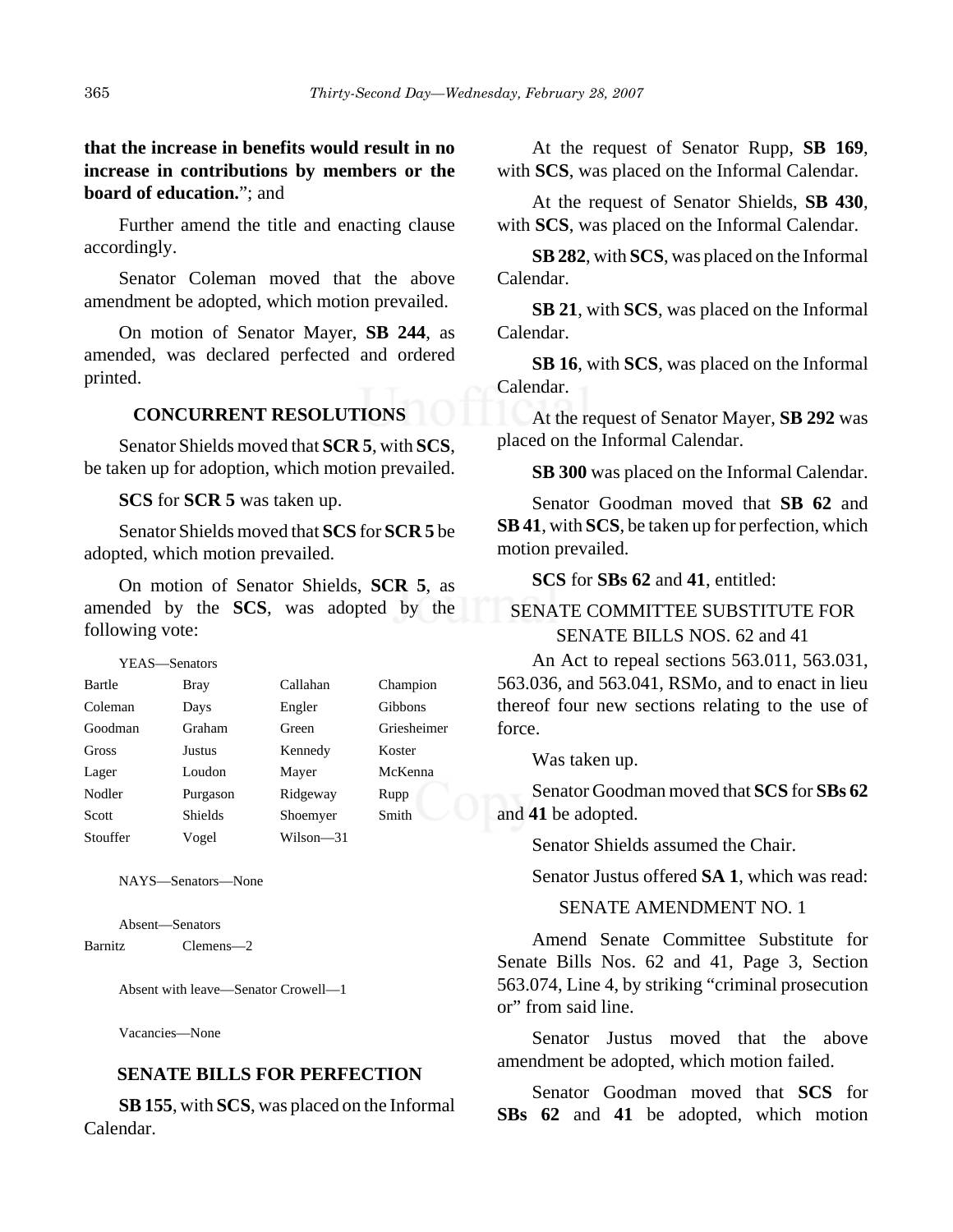prevailed.

On motion of Senator Goodman, **SCS** for **SBs 62** and **41** was declared perfected and ordered printed.

Senator Wilson moved that **SB 107** be called from the Informal Calendar and taken up for perfection, which motion prevailed.

On motion of Senator Wilson, **SB 107** was declared perfected and ordered printed.

President Pro Tem Gibbons assumed the Chair.

#### **REPORTS OF STANDING COMMITTEES**

Senator Gross, Chairman of the Committee on Appropriations, submitted the following report:

Mr. President: Your Committee on Appropriations, to which was referred **HCS** for **HB 14**, begs leave to report that it has considered the same and recommends that the Senate Committee Substitute, hereto attached, do pass.

Senator Gross assumed the Chair.

# **INTRODUCTION OF BILLS**

The following Bills were read the 1st time and ordered printed:

**SB 650**–By Gibbons.

An Act to amend chapter 407, RSMo, by adding thereto two new sections relating to consumer protection of electronically-transmitted information, with penalty provisions.

**SB 651**–By Loudon.

An Act to amend chapter 565, RSMo, by adding thereto two new sections relating to human embryos, with penalty provisions.

# **SECOND READING OF SENATE BILLS**

The following Bills were read the 2nd time and referred to the Committees indicated:

**SB 597**—Financial and Governmental Organizations and Elections.

**SB 598**—Financial and Governmental Organizations and Elections.

**SB 599**—Pensions, Veterans' Affairs and General Laws.

**SB 600**—Commerce, Energy and the Environment.

**SB 601**—Commerce, Energy and the Environment.

**SB 602**—Ways and Means.

**SB 603**—Judiciary and Civil and Criminal Jurisprudence.

**SB 604**—Seniors, Families and Public Health.

**SB 605**—Economic Development, Tourism and Local Government.

**SB 606**—Judiciary and Civil and Criminal Jurisprudence.

**SB 607**—Small Business, Insurance and Industrial Relations.

**SB 608**—Ways and Means.

**SB 609**—Ways and Means.

**SB 610**—Ways and Means.

**SB 611**—Judiciary and Civil and Criminal Jurisprudence.

**SB 612**—Seniors, Families and Public Health.

**SRB 613**—Governmental Accountability and Fiscal Oversight.

**SB 614**—Transportation.

#### **REFERRALS**

President Pro Tem Gibbons referred **SCS** for SB 235 to the Committee on Governmental Accountability and Fiscal Oversight.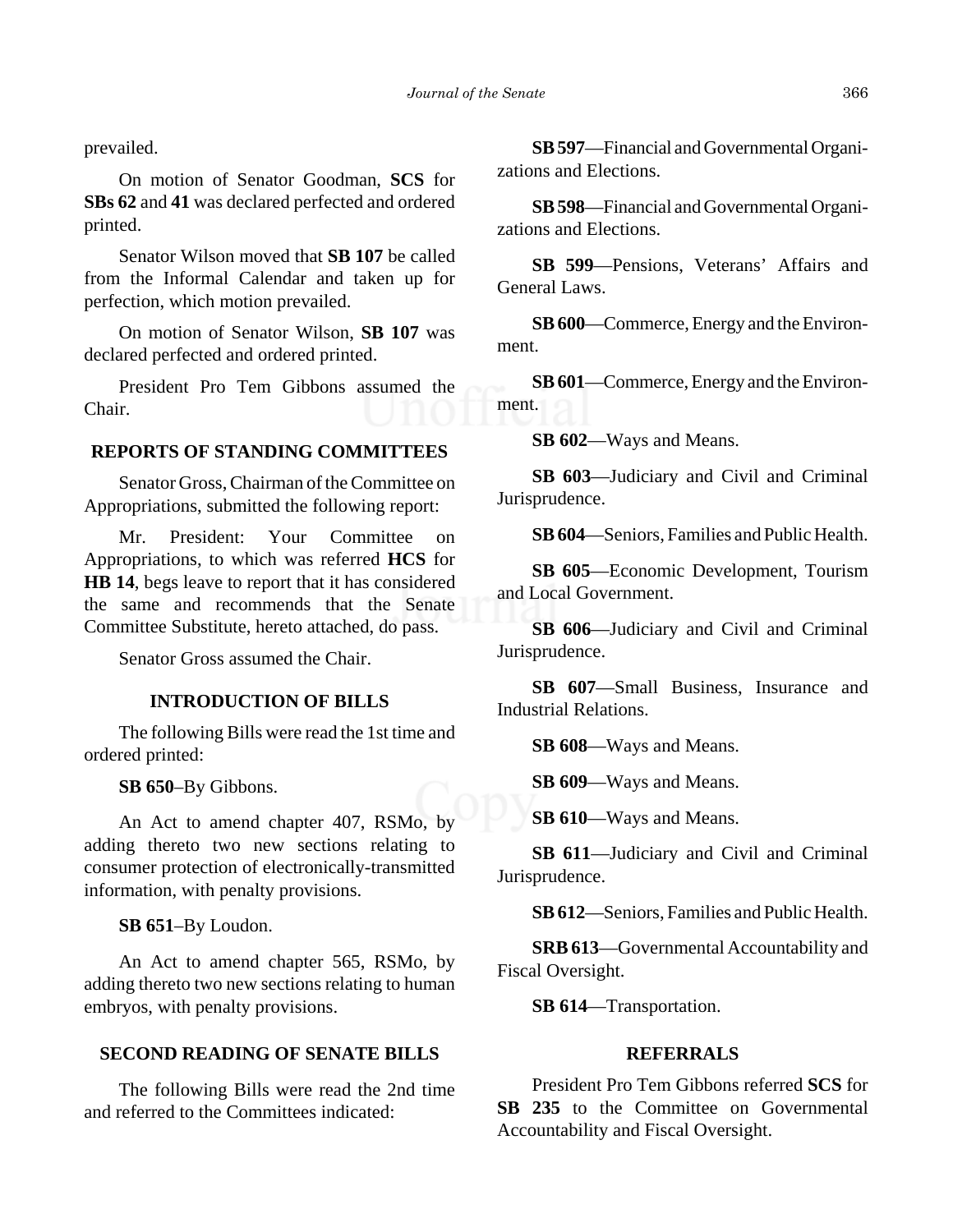#### **COMMUNICATIONS**

Senator Bray submitted the following:

February 28, 2007

Terry Spieler Senate Secretary Missouri State Senate State Capitol Building, Room 325 Jefferson City, MO 65101

Dear Ms. Spieler,

In accordance with Rule 45, I am writing to object to the placement of SB 257 on the Consent Calendar. This bill is too controversial to qualify as a consent bill and therefore should be removed as such and returned to the Judiciary and Civil and Criminal Jurisprudence Committee.

> Sincerely, /s/ Joan Bray Joan Bray

Also,

President Pro Tem Gibbons submitted the following:

February 28, 2007

Mrs. Terry Spieler

Secretary of the Senate

State Capitol Building

Jefferson City, MO 65101

**Re: Appointments to the Missouri State Unemployment Council**

Dear Mrs. Spieler:

I am appointing the following to the Missouri State Unemployment Council:

#### ! **Chuck Yarbrough, Employer Member**

If you have any questions, please feel free to contact me at your earliest convenience.

> Yours truly, /s/ Michael R. Gibbons MICHAEL R. GIBBONS

#### **INTRODUCTIONS OF GUESTS**

Senator Nodler introduced to the Senate, Kelsey Walters, Greenfield.

Senator Justus introduced to the Senate, members of St. Elizabeth Webelo Scouts Pack 150, Kansas City; and Ryan Burns, Zachary Casper, Robert Kelly, Nathan Rice, Andy Ritz, Joey

Torrence and Matthew Wallace were made honorary pages.

Senator Shoemyer introduced to the Senate, Kathy Nicholson, Bonnie Lutener, Kylee Meyer, Cindy Peter, Melissa Bringer, Tammy Hodges-Edwards and Angel Powers, Palmyra R-1 School Parents as Teachers.

Senator Lager introduced to the Senate, Tommye A. Quilty, Mound City.

Senator Graham introduced to the Senate, Kyle Houston, Huntsville.

Senator Champion introduced to the Senate, Miranda VanPelt, Barnard.

Senator Kennedy introduced to the Senate, Brigid Doherty, St. Louis.

Senator Kennedy introduced to the Senate, Judy Moore, Parents as Teachers, Hancock.

Senator Kennedy introduced to the Senate, Bryan and Mary Kay Fink, St. Louis.

Senator Wilson introduced to the Senate, Crystal Ward and Keisha Henson, Raytown.

Senator Mayer introduced to the Senate, Cody Troutt, Holcomb.

Senator Stouffer introduced to the Senate, Andrew Felten, Pilot Grove.

Senator Clemens introduced to the Senate, Landen Keeler, Marshfield.

Senator Clemens introduced to the Senate, Danette and Darrell Proctor, Willard.

Senator Smith introduced to the Senate, Lisa Thuer, Emily McGuines, Katie Ciorba and Robyn Morris, St. Louis.

Senator Crowell introduced to the Senate, Angie Clubb, Zelma.

Senator Vogel introduced to the Senate, Tyler Griffith, Eldon.

Senator Scott introduced to the Senate, Caitlin Holt, La Monte.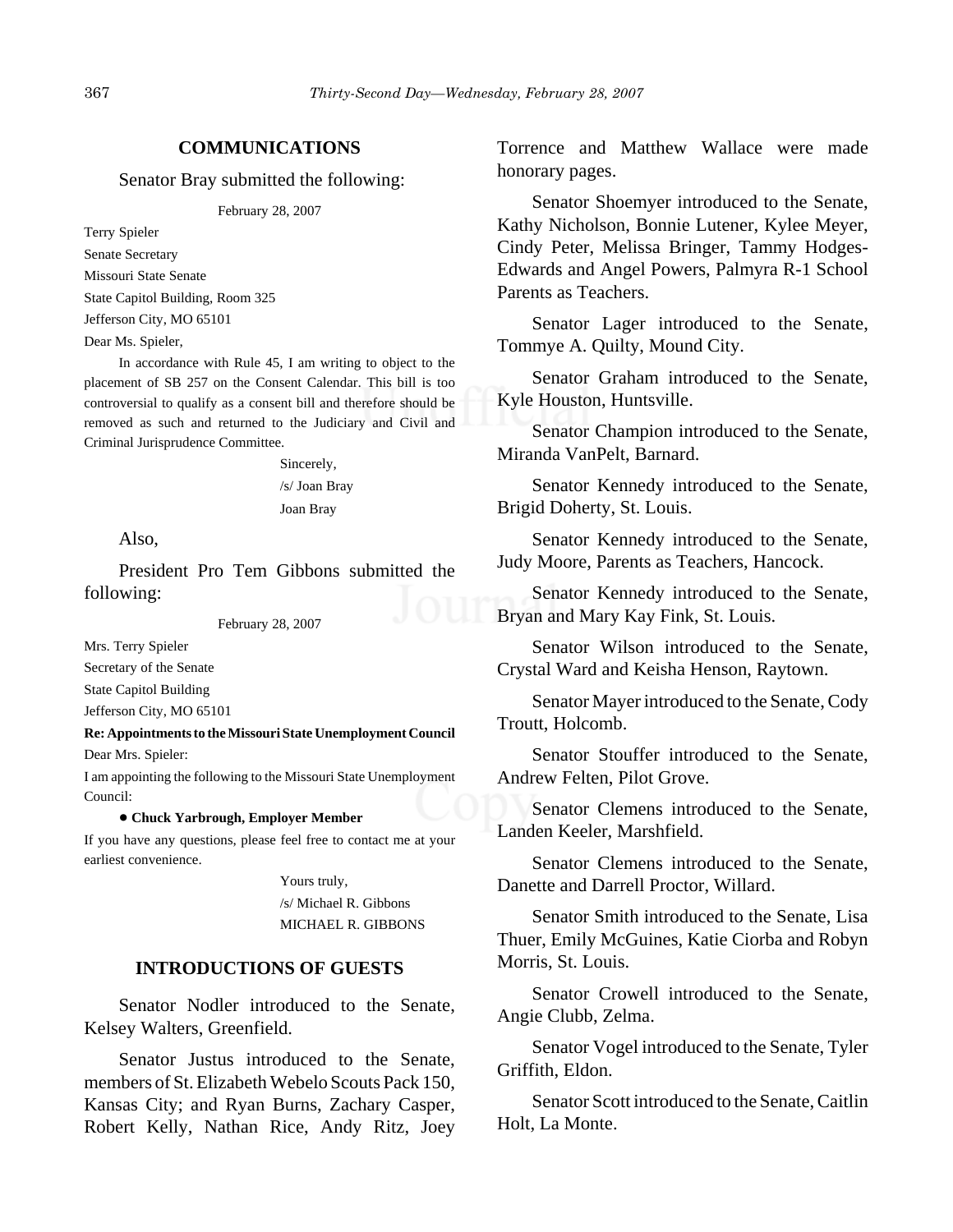Senator Engler introduced to the Senate, Beth Kurts, Ste. Genevieve.

Senator Bray introduced to the Senate, former State Senator Betty Sims, Dean Edward Lawler and Betul Ozmat, St. Louis.

Senator Green introduced to the Senate, former State Representative Tim Van Zandt.

Senator Ridgeway introduced to the Senate, Teacher of the Year, Darryl Johnson, Smithville.

Senator Griesheimer introduced to the Senate, Mike and Chuck Marquart, Washington; and members of the Missouri Beer Wholesalers Association.

Senator Scott introduced to the Senate, Jane Britton and thirty-five fourth and eighth grade students from Pettis County R-XII, Sedalia.

Senator Graham introduced to the Senate, Dean Dr. Chris Tapscott, Dr. Michelle Esau and Dr. John J. Williams, Republic of South Africa; and Dr. David Valentine, Columbia.

Senator Kennedy introduced to the Senate, Beth Crancer, Fenton; and Cindy Lammert, St. Louis.

Senator Justus introduced to the Senate, Phoebe Harris, Grandview High School.

Senator Shoemyer introduced to the Senate, Western District Commissioner Steve Whitaker, Ralls County.

Senator Stouffer introduced to the Senate, members of Teen Pact Missouri.

On motion of Senator Shields, the Senate adjourned under the rules.

# SENATE CALENDAR

# THIRTY-THIRD DAY–THURSDAY, MARCH 1, 2007 \_\_\_\_\_\_

#### FORMAL CALENDAR

#### SECOND READING OF SENATE BILLS

SB 615-Callahan SB 616-McKenna SB 617-Rupp SB 618-Rupp SB 619-Rupp SB 620-Rupp SB 621-Engler SB 622-Engler and Kennedy SB 623-Coleman SB 624-Coleman SB 625-Coleman and Wilson SB 626-Ridgeway SB 627-Ridgeway

SB 628-Ridgeway SB 629-Smith SB 630-Justus SB 631-Barnitz SB 632-Barnitz SB 633-Loudon and Ridgeway SB 634-Loudon SB 635-Loudon SB 636-Loudon SB 637-Bray and Justus SB 638-Bray SB 639-Bray SB 640-Bray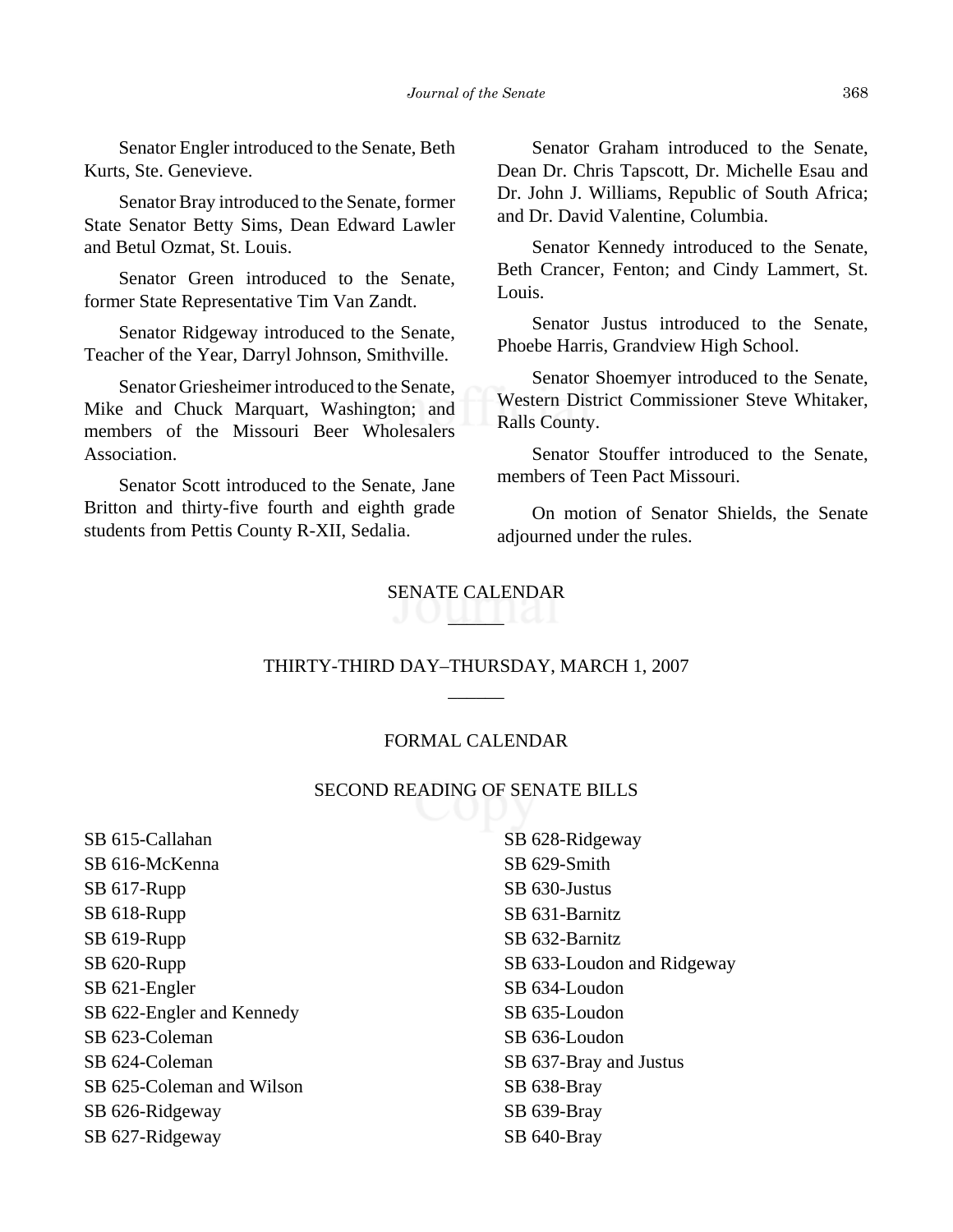SB 641-Bray, et al SB 642-Bray SB 643-Clemens SB 644-Griesheimer SB 645-Wilson, et al SB 646-Wilson, et al

SB 647-Shoemyer SB 648-Vogel SB 649-Smith SB 650-Gibbons SB 651-Loudon SJR 24-Lager

# HOUSE BILLS ON SECOND READING

HB 353-Schaaf, et al HCS for HB 300 HCS for HB 453 HB 454-Jetton, et al HB 352-Hobbs, et al HCS for HBs 545 & 590 HCS for HB 39

HCS for HBs 189 & 60 HCS for HBs 444, 217, 225, 239, 243, 297, 402 & 172 HCS for HB 327 HCS for HJR 1 HJR 7-Nieves

# THIRD READING OF SENATE BILLS

SS#2 for SCS for SB 161-Shields (In Fiscal Oversight) SCS for SBs 199 & 207-Stouffer (In Fiscal Oversight) SCS for SB 384-Coleman and Gibbons (In Fiscal Oversight)

SCS for SB 197-Loudon and Graham SCS for SB 235-Shields (In Fiscal Oversight) SS for SB 195-Crowell

# SENATE BILLS FOR PERFECTION

SB 204-Stouffer, with SCS SB 64-Goodman and Koster, with SCS SB 456-Gross, with SCS SB 2-Gibbons, with SCS

SB 3-Gibbons, with SCS SB 268-Coleman SB 54-Koster, with SCS SBs 239, 24 & 445-Stouffer, with SCS

#### HOUSE BILLS ON THIRD READING

HCS for HB 14, with SCS (Gross)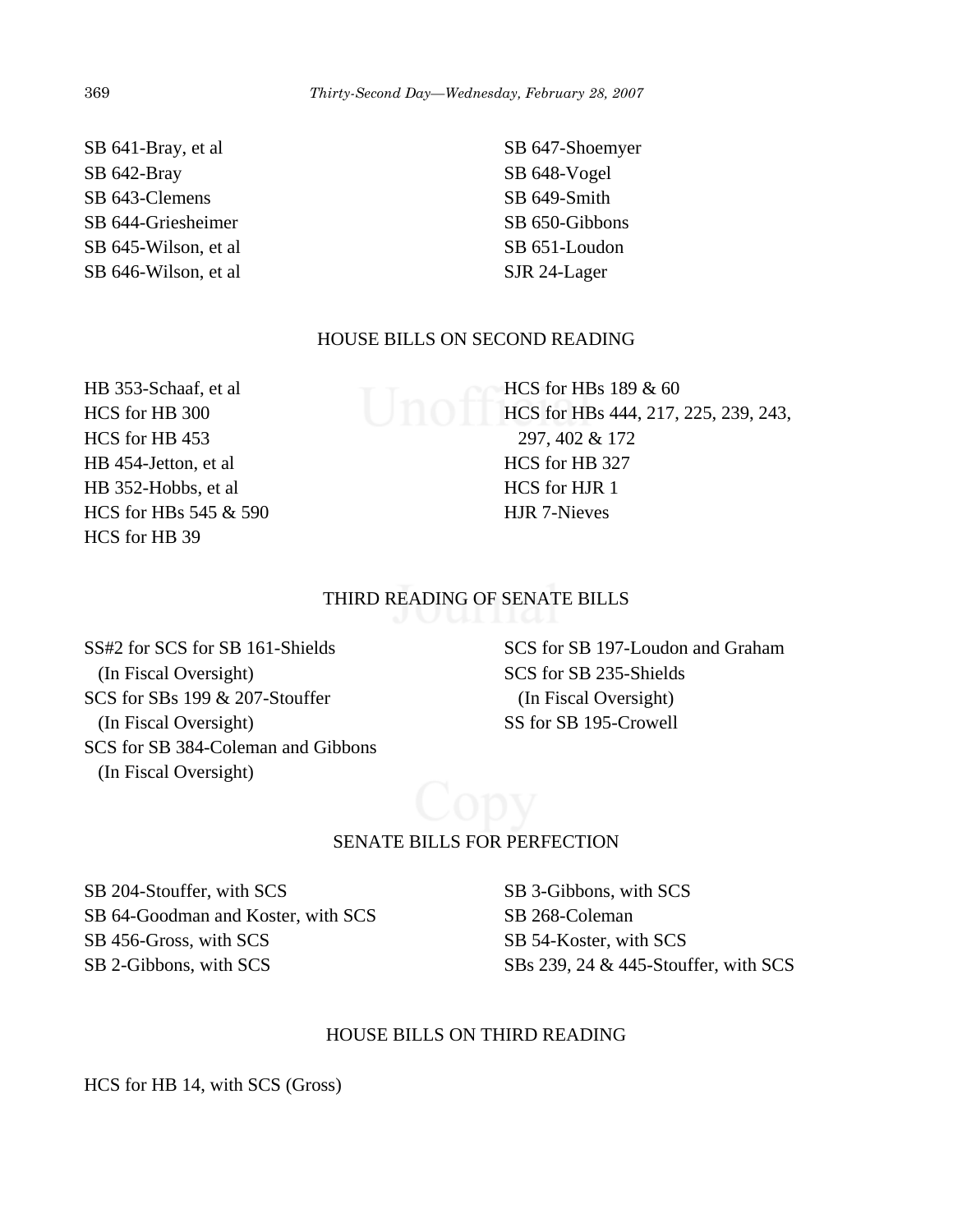# INFORMAL CALENDAR

#### SENATE BILLS FOR PERFECTION

SB 16-Scott, with SCS SB 21-Griesheimer, with SCS SB 22-Griesheimer, with SCS SB 27-Bartle and Koster SB 75-Coleman, et al, with SCS SB 101-Mayer SB 155-Engler, with SCS SB 169-Rupp, with SCS

SB 274-Shields SB 282-Griesheimer, with SCS SB 287-Crowell and Vogel SB 292-Mayer SB 300-Bartle SB 389-Nodler, et al, with SCS & SS#2 for SCS (pending) SB 430-Shields, et al, with SCS

# CONSENT CALENDAR

#### Senate Bills

Reported 2/8

SB 211-Goodman SB 163-Mayer, with SCS SB 406-Crowell SB 130-Stouffer SB 238-Stouffer SB 240-Stouffer

SB 226-Stouffer, with SCS SB 104-Stouffer, with SCS SB 103-Stouffer, with SCS SB 102-Stouffer SB 91-Nodler, with SCS

Reported 2/15

SB 8-Kennedy SB 156-Engler, with SCS SB 159-Engler, with SCS SB 272-Scott, with SCS SB 132-Rupp SB 171-Nodler SB 269-Scott

SB 270-Scott SB 271-Scott SB 158-Engler SB 281-Griesheimer SB 237-Shields and Justus SB 223-Rupp